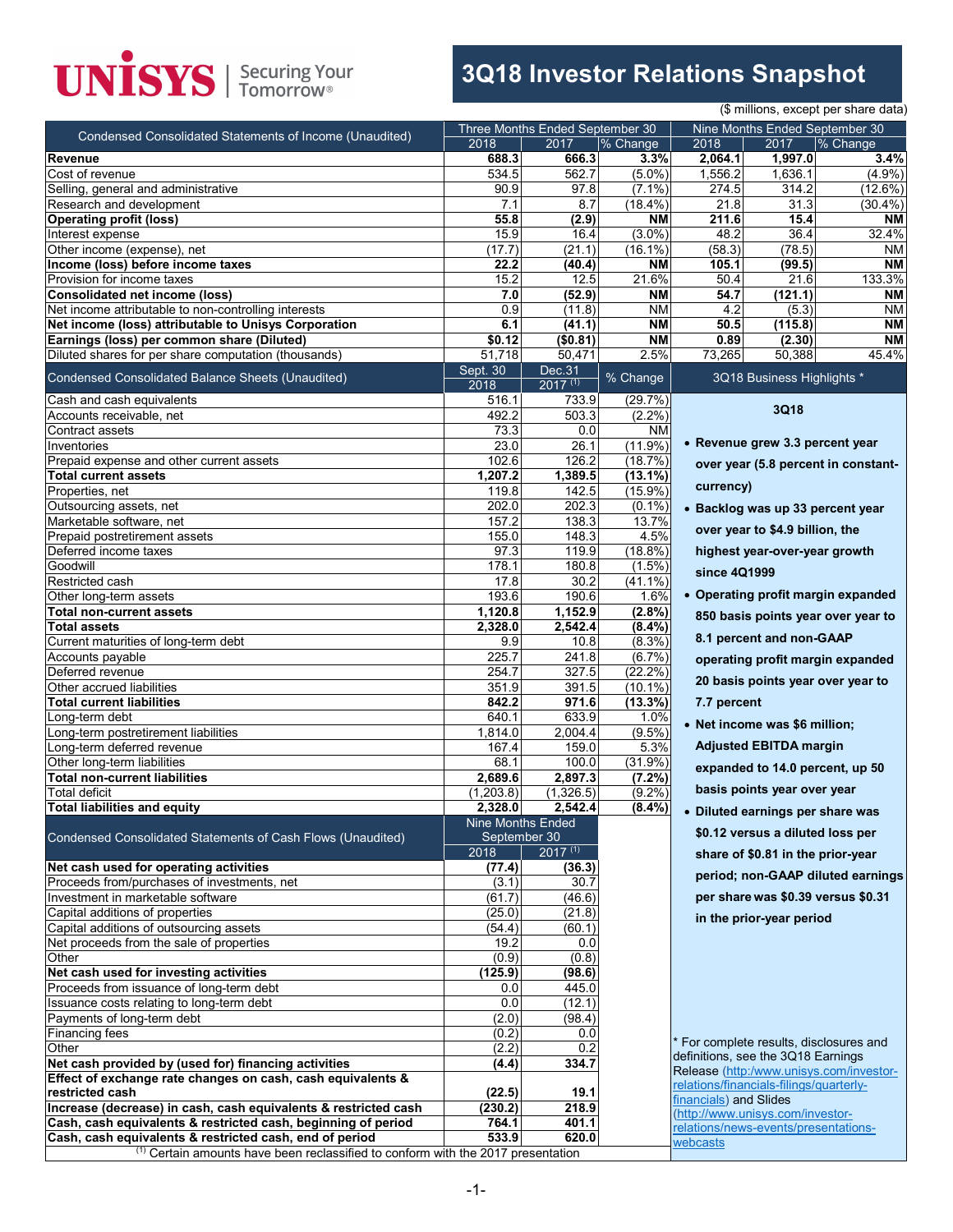### 3Q18 Non-GAAP Adjusted Revenue Profile (\$M)



| Segment                                      | 3Q18        | 3Q17    | Change     | %             | In Constant Currency        |
|----------------------------------------------|-------------|---------|------------|---------------|-----------------------------|
| Services                                     | \$602.5     | \$575.5 | \$27.0     | 4.7%          | 7.0%                        |
| Technology                                   | \$82.7      | \$90.8  | $($ \$8.1) | $(8.9\%)$     | $(5.3\%)$                   |
| Total                                        | \$685.2     | \$666.3 | \$18.9     | 2.8%          | 5.4%                        |
| <b>Segment Detail</b>                        | 3Q18        | 3Q17    | Change     | %             | In Constant Currency        |
| Cloud & Infrastructure Services              | \$348.3     | \$326.9 | \$21.4     | 6.5%          | 8.6%                        |
| <b>Application Services</b>                  | \$191.2     | \$200.7 | (\$9.5)    | (4.7%)        | $(1.9\%)$                   |
| <b>Business Process Outsourcing Services</b> | \$63.0      | \$47.9  | \$15.1     | 31.5%         | 33.1%                       |
| Technology                                   | \$82.7      | \$90.8  | (\$8.1)    | $(8.9\%)$     | $(5.3\%)$                   |
| Total                                        | \$685.2     | \$666.3 | \$18.9     | 2.8%          | 5.4%                        |
| Geography                                    | <b>3Q18</b> | 3Q17    | Change     | $\frac{0}{0}$ | In Constant Currency        |
| U.S.& Canada                                 | \$322.0     | \$320.5 | \$1.5      | 0.5%          | 0.6%                        |
| International                                | \$363.2     | \$345.8 | \$17.4     | 5.0%          | 9.8%                        |
| Total                                        | \$685.2     | \$666.3 | \$18.9     | 2.8%          | 5.4%                        |
| <b>Regional Detail</b>                       | 3Q18        | 3Q17    | Change     | $\frac{0}{0}$ | <b>In Constant Currency</b> |
| U.S. & Canada                                | \$322.0     | \$320.5 | \$1.5      | 0.5%          | 0.6%                        |
| <b>EMEA</b>                                  | \$189.4     | \$171.9 | \$17.5     | 10.2%         | 10.9%                       |
| Asia Pacific                                 | \$118.2     | \$86.2  | \$32.0     | 37.1%         | 41.8%                       |
| Latin America                                | \$55.6      | \$87.6  | ( \$32.0)  | $(36.5\%)$    | $(25.0\%)$                  |
| Total                                        | \$685.2     | \$666.3 | \$18.9     | 2.8%          | 5.4%                        |
| Sector                                       | 3Q18        | 3Q17    | Change     | $\%$          | In Constant Currency        |
| Enterprise                                   | \$551.4     | \$525.1 | \$26.3     | 5.0%          | 8.2%                        |
| U.S. Federal                                 | \$133.8     | \$141.2 | (\$7.4)    | $(5.2\%)$     | $(5.3\%)$                   |
| Total                                        | \$685.2     | \$666.3 | \$18.9     | 2.8%          | 5.4%                        |
| <b>Sector Detail</b>                         | 3Q18        | 3Q17    | Change     | $\frac{0}{6}$ | In Constant Currency        |
| U.S. Federal                                 | \$133.8     | \$141.2 | (\$7.4)    | $(5.2\%)$     | $(5.2\%)$                   |
| <b>Public Sector</b>                         | \$159.0     | \$163.0 | (\$4.0)    | $(2.5\%)$     | 1.2%                        |
| Commercial                                   | \$252.7     | \$213.9 | \$38.8     | 18.1%         | 20.1%                       |
| Financial                                    | \$139.7     | \$148.2 | $($ \$8.5) | (5.7%)        | $(1.4\%)$                   |
| Total                                        | \$685.2     | \$666.3 | \$18.9     | 2.8%          | 5.4%                        |
| Revenue Type                                 | 3Q18        | 3Q17    | Change     | $\%$          |                             |
| <b>Recurring Services</b>                    | \$504.4     | \$455.3 | \$49.1     | 10.8%         |                             |
| <b>Non-Recurring Services</b>                | \$98.1      | \$120.2 | (\$22.1)   | $(18.4\%)$    |                             |
| Technology                                   | \$82.7      | \$90.8  | (\$8.1)    | (8.9%         |                             |
| Total                                        | \$685.2     | \$666.3 | \$18.9     | 2.8%          |                             |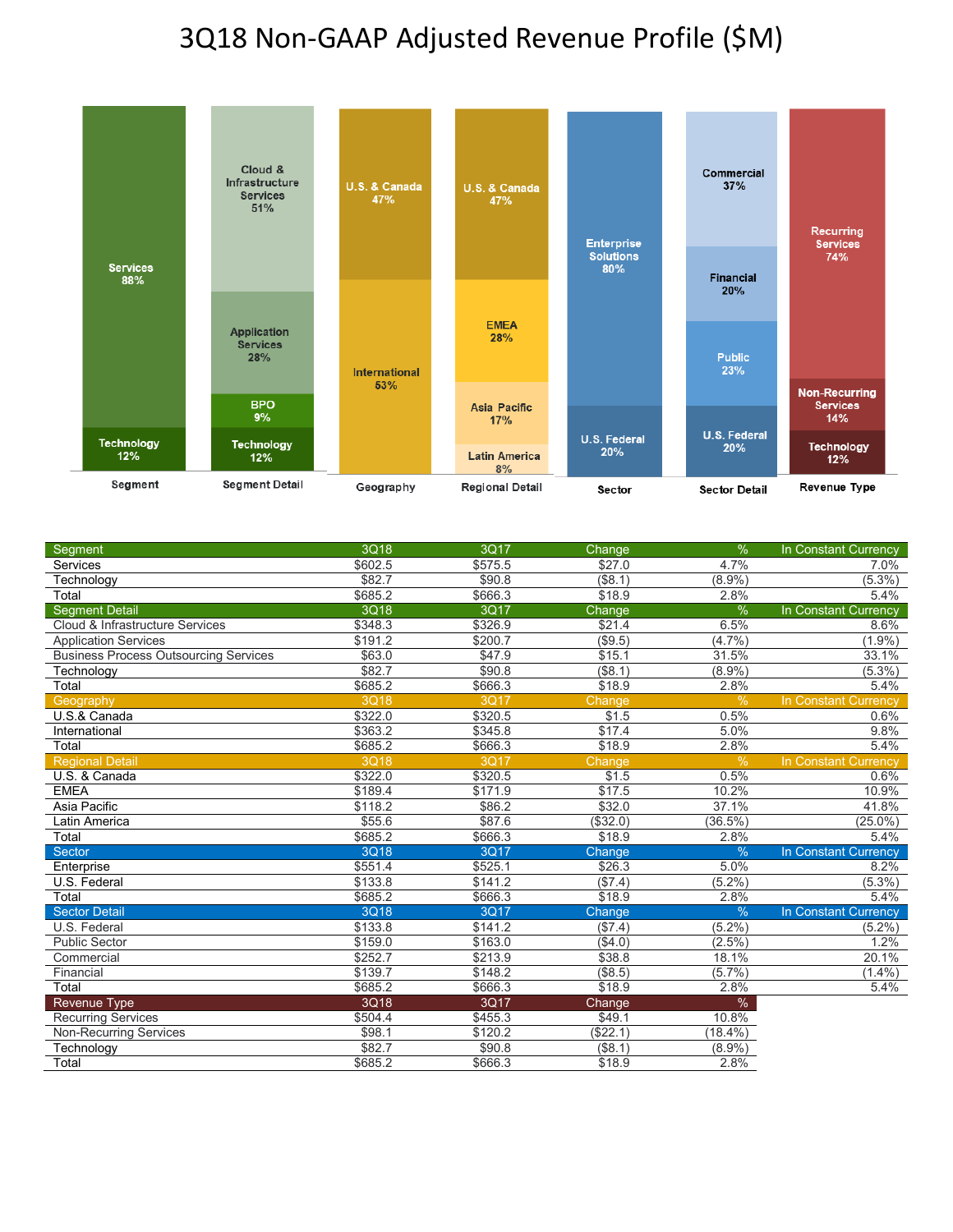#### 3Q18 GAAP Revenue Profile (\$M)



| Segment                                      | 3Q18    | 3Q17                | Change     | $\%$          | In Constant Currency |
|----------------------------------------------|---------|---------------------|------------|---------------|----------------------|
| Services                                     | \$605.6 | \$575.5             | \$30.1     | 5.2%          | 7.6%                 |
| Technology                                   | \$82.7  | \$90.8              | $($ \$8.1) | $(8.9\%)$     | $(5.3\%)$            |
| Total                                        | \$688.3 | \$666.3             | \$22.0     | 3.3%          | 5.8%                 |
| <b>Segment Detail</b>                        | 3Q18    | 3Q17                | Change     | %             | In Constant Currency |
| Cloud & Infrastructure Services              | \$348.3 | \$326.9             | \$21.4     | 6.5%          | 8.6%                 |
| <b>Application Services</b>                  | \$191.2 | \$200.7             | (\$9.5)    | (4.7%)        | $(1.9\%)$            |
| <b>Business Process Outsourcing Services</b> | \$66.1  | \$47.9              | \$18.2     | 38.0%         | 39.6%                |
| Technology                                   | \$82.7  | \$90.8              | $($ \$8.1) | $(8.9\%)$     | $(5.3\%)$            |
| Total                                        | \$688.3 | \$666.3             | \$22.0     | 3.3%          | 5.8%                 |
| Geography                                    | 3Q18    | 3Q17                | Change     | %             | In Constant Currency |
| U.S.& Canada                                 | \$322.0 | \$320.5             | \$1.5      | 0.5%          | 0.6%                 |
| International                                | \$366.3 | \$345.8             | \$20.5     | 5.9%          | 10.7%                |
| Total                                        | \$688.3 | \$666.3             | \$22.0     | 3.3%          | 5.8%                 |
| <b>Regional Detail</b>                       | 3Q18    | 3Q17                | Change     | %             | In Constant Currency |
| U.S. & Canada                                | \$322.0 | \$320.5             | \$1.5      | 0.5%          | 0.6%                 |
| <b>EMEA</b>                                  | \$192.5 | $\overline{$172.0}$ | \$20.5     | 11.9%         | 12.7%                |
| Asia Pacific                                 | \$118.2 | \$86.2              | \$32.0     | 37.1%         | 41.8%                |
| Latin America                                | \$55.6  | \$87.6              | (\$32.0)   | $(36.5\%)$    | $(25.0\%)$           |
| Total                                        | \$688.3 | \$666.3             | \$22.0     | 3.3%          | 5.8%                 |
| Sector                                       | 3Q18    | 3Q17                | Change     | %             | In Constant Currency |
| Enterprise                                   | \$554.5 | \$525.1             | \$29.4     | 5.6%          | 8.8%                 |
| U.S. Federal                                 | \$133.8 | \$141.2             | (\$7.4)    | $(5.2\%)$     | $(5.2\%)$            |
| Total                                        | \$688.3 | \$666.3             | \$22.0     | 3.3%          | 5.8%                 |
| <b>Sector Detail</b>                         | 3Q18    | 3Q17                | Change     | $\frac{9}{6}$ | In Constant Currency |
| U.S. Federal                                 | \$133.8 | \$141.2             | (\$7.4)    | $(5.2\%)$     | $(5.2\%)$            |
| <b>Public Sector</b>                         | \$159.0 | \$163.0             | (\$4.0)    | (2.5%)        | 1.2%                 |
| Commercial                                   | \$252.7 | \$213.9             | \$38.8     | 18.1%         | 20.1%                |
| Financial                                    | \$142.8 | \$148.2             | (\$5.4)    | $(3.6\%)$     | 0.7%                 |
| Total                                        | \$688.3 | \$666.3             | \$22.0     | 3.3%          | 5.8%                 |
| <b>Revenue Type</b>                          | 3Q18    | 3Q17                | Change     | $\%$          |                      |
| <b>Recurring Services</b>                    | \$504.4 | \$455.3             | \$49.1     | 10.8%         |                      |
| <b>Non-Recurring Services</b>                | \$101.2 | \$120.2             | (\$19.0)   | 15.8%         |                      |
| Technology                                   | \$82.7  | \$90.8              | (\$8.1)    | $(8.9\%)$     |                      |
| Total                                        | \$688.3 | \$666.3             | \$22.0     | 3.3%          |                      |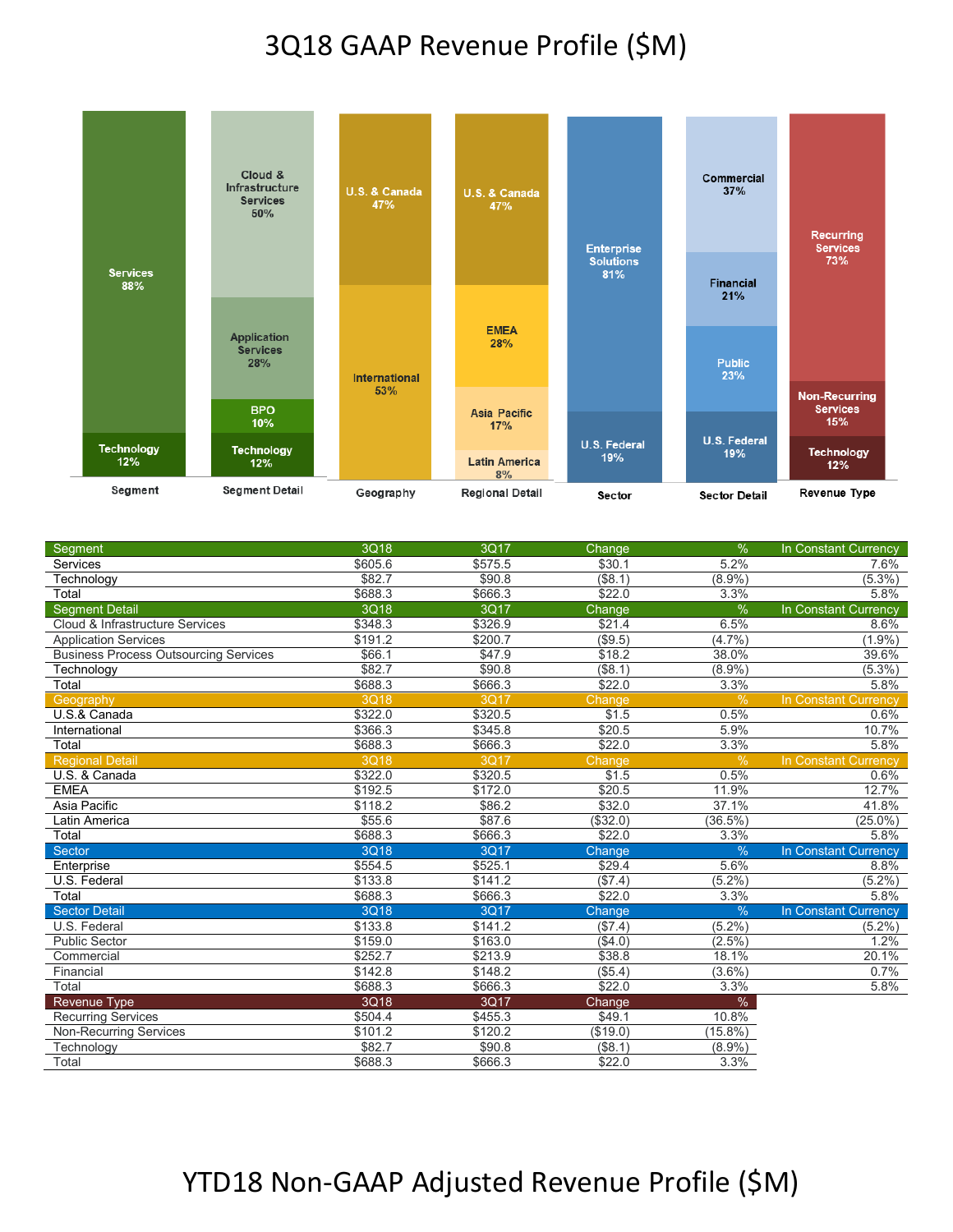

| Segment                                      | YTD <sub>18</sub> | YTD <sub>17</sub> | Change        | $\frac{9}{6}$ | In Constant Currency        |
|----------------------------------------------|-------------------|-------------------|---------------|---------------|-----------------------------|
| Services                                     | \$1,757.7         | \$1,735.6         | \$22.1        | 1.3%          | 0.2%                        |
| Technology                                   | \$250.3           | \$261.4           | (\$11.1)      | $(4.2\%)$     | $(3.8\%)$                   |
| Total                                        | \$2.008.0         | \$1,997.0         | \$11.0        | 0.6%          | (0.3%)                      |
| <b>Segment Detail</b>                        | YTD18             | YTD17             | Change        | %             | <b>In Constant Currency</b> |
| Cloud & Infrastructure Services              | \$1,000.2         | \$994.8           | \$5.4         | 0.5%          | $(0.5\%)$                   |
| <b>Application Services</b>                  | \$578.1           | \$592.9           | (\$14.8)      | $(2.5\%)$     | $(2.8\%)$                   |
| <b>Business Process Outsourcing Services</b> | \$179.4           | \$147.9           | \$31.5        | 21.3%         | 16.8%                       |
| Technology                                   | \$250.3           | \$261.4           | (\$11.1)      | $(4.2\%)$     | (3.8%)                      |
| Total                                        | \$2,008.0         | \$1,997.0         | \$11.0        | 0.6%          | $(0.3\%)$                   |
| Geography                                    | YTD <sub>18</sub> | YTD <sub>17</sub> | Change        | %             | In Constant Currency        |
| U.S.& Canada                                 | \$931.4           | \$978.1           | $(*46.7)$     | (4.8%)        | $(5.3\%)$                   |
| International                                | \$1,076.6         | \$1,018.9         | \$57.7        | 5.7%          | 5.0%                        |
| Total                                        | \$2,008.0         | \$1,997.0         | \$11.0        | 0.6%          | (0.3%                       |
| <b>Regional Detail</b>                       | YTD <sub>18</sub> | YTD <sub>17</sub> | Change        | $\frac{9}{6}$ | <b>In Constant Currency</b> |
| U.S. & Canada                                | \$926.3           | \$978.1           | (\$51.8)      | (5.3%)        | $(5.3\%)$                   |
| <b>EMEA</b>                                  | \$573.4           | \$550.4           | \$23.0        | 4.2%          | (0.7%                       |
| Asia Pacific                                 | \$305.5           | \$253.1           | \$52.4        | 20.7%         | 20.7%                       |
| Latin America                                | \$202.8           | \$215.4           | (\$12.6)      | (5.8%)        | 1.7%                        |
| Total                                        | \$2,008.0         | \$1,997.0         | \$11.0        | 0.6%          | $(0.3\%)$                   |
| Sector                                       | YTD <sub>18</sub> | YTD <sub>17</sub> | Change        | $\frac{0}{0}$ | In Constant Currency        |
| Enterprise                                   | \$1,591.9         | \$1,571.0         | \$20.9        | 1.3%          | 0.2%                        |
| U.S. Federal                                 | \$416.1           | \$426.0           | (\$9.9)       | (2.3%)        | $(2.3\%)$                   |
| Total                                        | \$2,008.0         | \$1,997.0         | \$11.0        | 0.6%          | 0.2%                        |
| <b>Sector Detail</b>                         | YTD <sub>18</sub> | YTD <sub>17</sub> | <b>Change</b> | $\frac{0}{0}$ | In Constant Currency        |
| U.S. Federal                                 | \$416.1           | \$426.0           | (\$9.9)       | (2.3%)        | $(2.3\%)$                   |
| <b>Public Sector</b>                         | \$458.9           | \$480.6           | (\$21.7)      | $(4.5\%)$     | $(5.1\%)$                   |
| Commercial                                   | \$686.0           | \$618.7           | \$67.3        | 10.9%         | 9.2%                        |
| Financial                                    | \$447.0           | \$471.7           | ( \$24.7)     | (5.2%)        | (4.7%)                      |
| Total                                        | \$2,008.0         | \$1,997.0         | \$11.0        | 0.6%          | $(0.3\%)$                   |
| <b>Revenue Type</b>                          | YTD <sub>18</sub> | YTD <sub>17</sub> | Change        | %             |                             |
| <b>Recurring Services</b>                    | \$1,448.3         | \$1,373.7         | \$74.6        | 5.4%          |                             |
| <b>Non-Recurring Services</b>                | \$309.4           | \$361.9           | (\$52.5)      | $(14.5\%)$    |                             |
| Technology                                   | \$250.3           | \$261.4           | $($ \$11.1)   | $(4.2\%)$     |                             |
| Total                                        | \$2,008.0         | \$1,997.0         | \$11.0        | 0.6%          |                             |